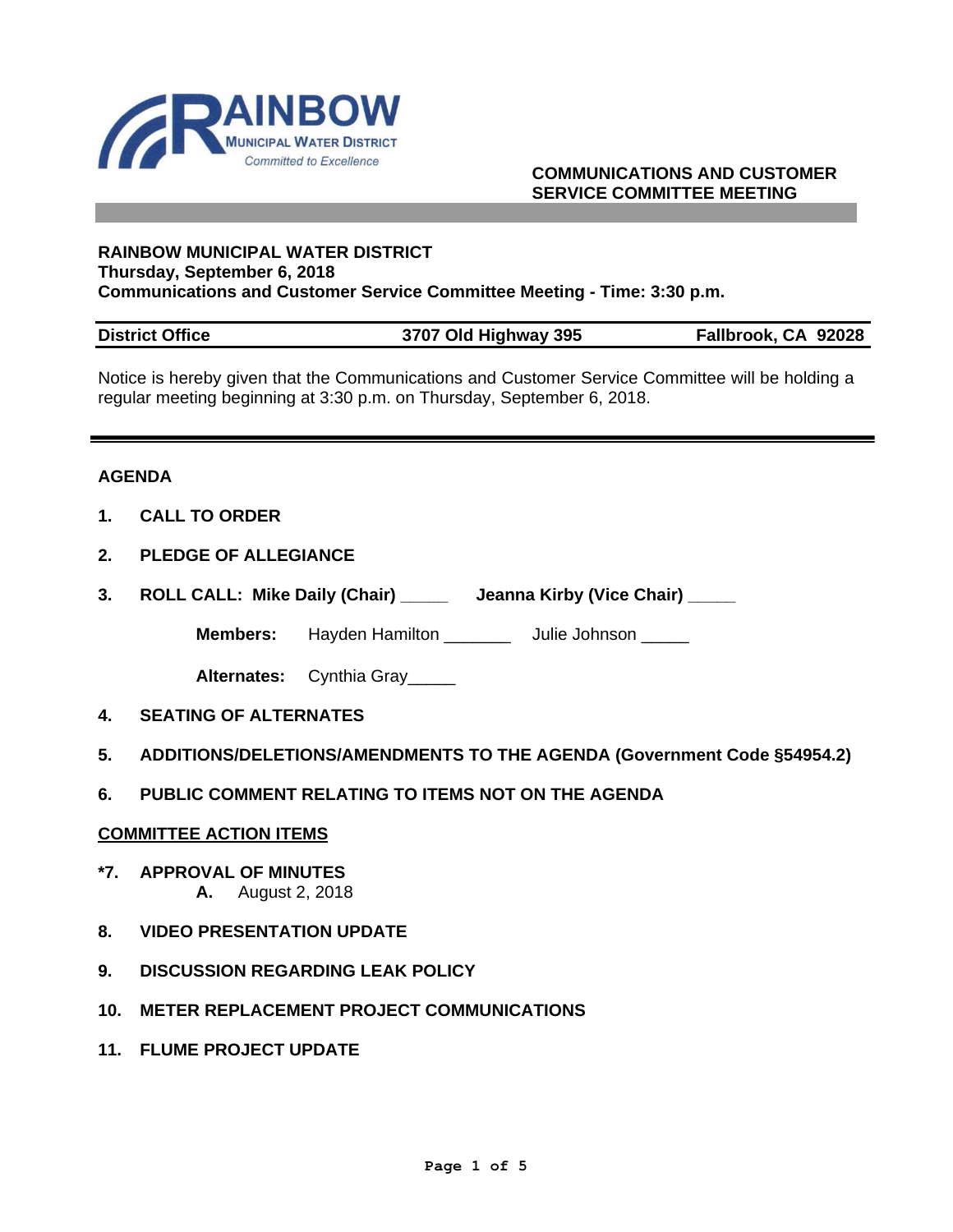# **12. PUBLIC COMMUNICATIONS AND OUTREACH ITEMS**

- **A.** Topics
- **B.** Strategic Plan Objectives
- **C.** Calendar<br>**D.** Snipes Ca
- **D.** Snipes Calendar

## **13. REVIEW AND ANALYSIS OF RMWD RELATED MEDIA STORIES**

- **14. COMMITTEE MEMBER COMMENTS**
- **15. LIST OF SUGGESTED AGENDA ITEMS FOR THE NEXT SCHEDULED COMMUNICATIONS AND CUSTOMER SERVICE COMMITTEE MEETING**
- **16. ADJOURNMENT**

**ATTEST TO POSTING:** 

 $\mathcal{H}_{\mathsf{max}}$   $\overline{\mathcal{H}}$  8-31-18 @ 11:00 a.m.

Hayden Hamilton<br>
Secretary of the Board<br>
Date and Time of Posting<br>
Outside Display Cases **Outside Display Cases**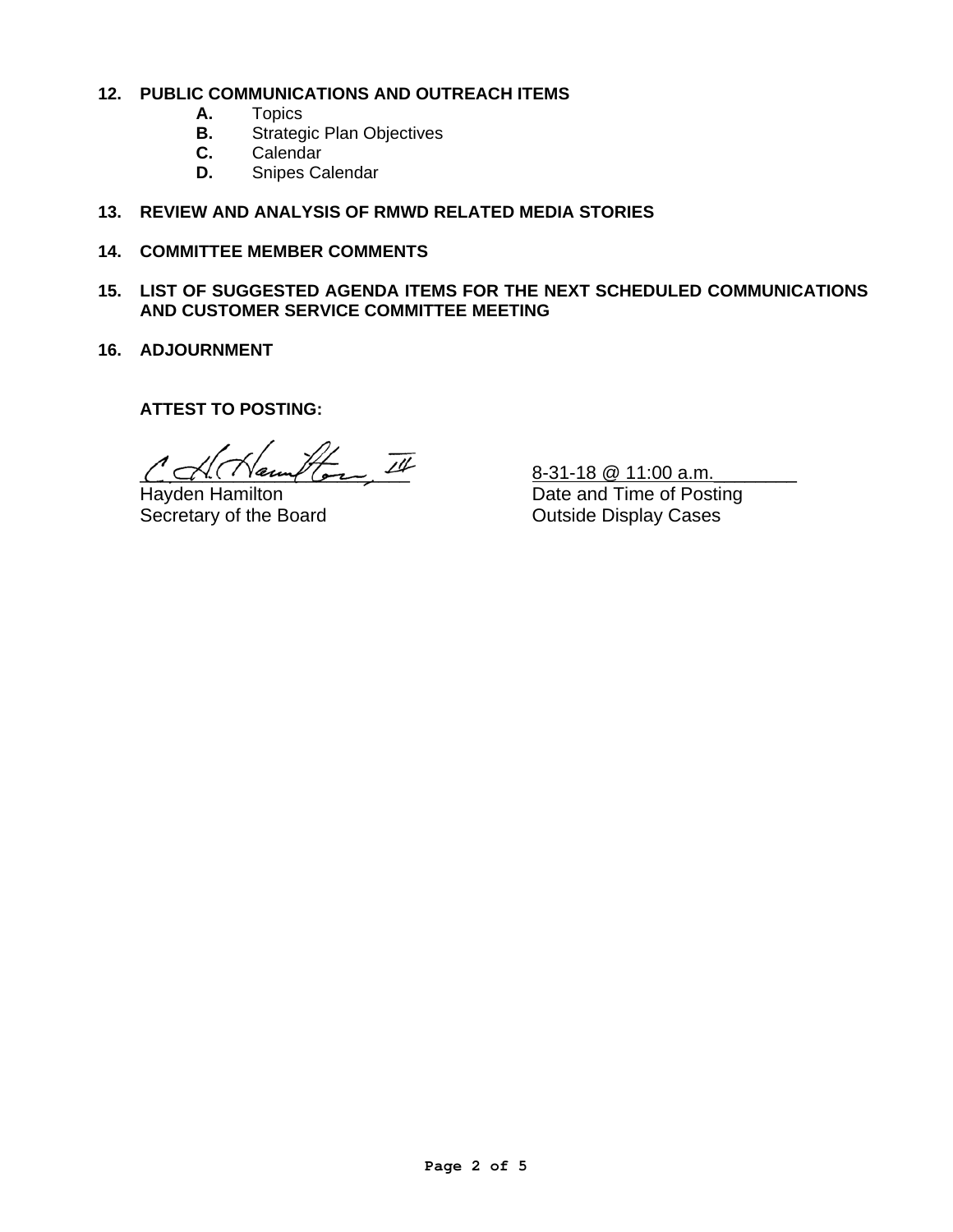## **MINUTES OF THE COMMUNICATIONS AND CUSTOMER SERVICE COMMITTEE MEETING OF THE RAINBOW MUNICIPAL WATER DISTRICT AUGUST 2, 2018**

**1. CALL TO ORDER –** The Communications and Customer Service Committee Meeting of the Rainbow Municipal Water District on August 2, 2018 was called to order by Chairperson Daily at 3:36 p.m. in the Board Room of the District, 3707 Old Highway 395, Fallbrook, CA 92028. Chairperson Daily, presiding.

# **2. PLEDGE OF ALLEGIANCE**

# **3. ROLL CALL:**

**Present:** Member Daily, Member Hamilton, Member Johnson.

**Also Present:** General Manager Kennedy, Executive Assistant Washburn.

Absent: Member Kirby, Alternate Gray.

No members of the public were present.

## **4. SEATING OF ALTERNATES**

There were no alternates seated for this meeting.

## **5. ADDITIONS/DELETIONS/AMENDMENTS TO THE AGENDA (Government Code §54954.2)**

There were no changes to the agenda.

## **6. PUBLIC COMMENT RELATING TO ITEMS NOT ON THE AGENDA**

There were no public comments.

## **COMMITTEE ACTION ITEMS**

**\*7. APPROVAL OF MINUTES A.** July 12, 2018

*Motion:* 

 *Action: Approve, Moved by Member Hamilton, Seconded by Member Johnson.* 

 *Vote: Motion carried by unanimous vote (summary: Ayes = 3).* 

 *Ayes: Member Daily, Member Hamilton, Member Johnson.*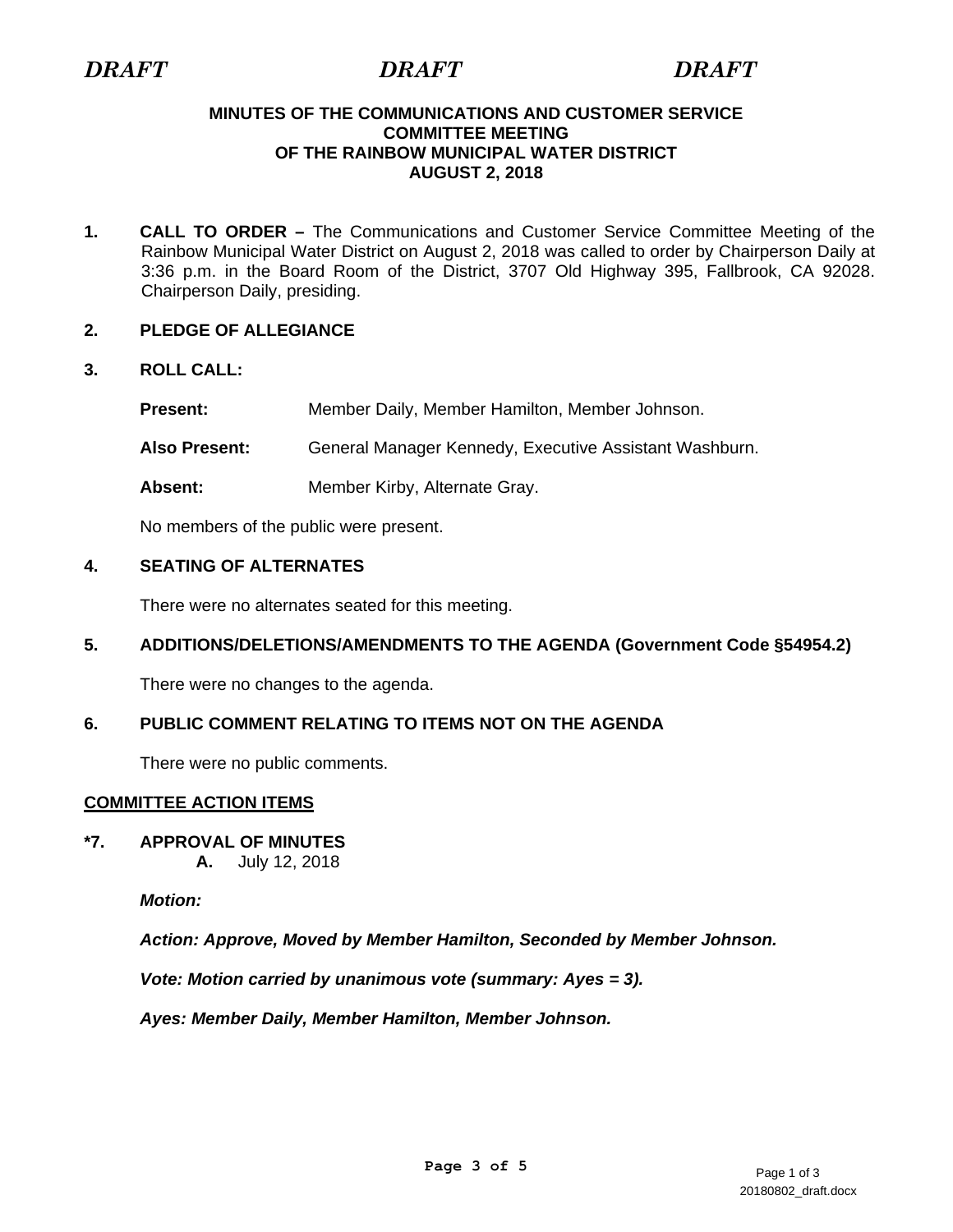# *DRAFT DRAFT DRAFT*

# **8. VIDEO PRESENTATION UPDATE**

Mr. Kennedy explained staff was working on putting together a video on the history of the District. He said he was seeking detailed input from the Committee. He mentioned Bill Hitt has vast knowledge of the District's early history and will be interviewed as part of the video. He talked about possibly getting shots of the image the San Luis Rey Municipal Water District's picture of the surrounding valley from the 1930s.

Ms. Johnson inquired as to the audience for the video. Mr. Hamilton explained it would be on the website for customers to get an overview of the District and its history.

Mr. Kennedy asked if the committee wanted to include something about the distance water travels to get to the customers. Mr. Hamilton said there should be a history as well as a strategic vision which would include the challenges of where the water comes from and how it reaches the area as well as what the District will be doing over the next 10-15 years to have an infrastructure that will continue to supply water and other water resources. Mr. Daily added there should also be dialog about what it takes to have the sustainment. It was agreed there may be a need for two separate videos. Discussion ensued.

Mr. Kennedy recommended video one including interviews with Russ Hatfield, a former Board Member and avocado grower as well as a general overview. Ms. Johnson suggested there be a short video with historical knowledge, another with current trends, and another with simple techniques for conserving water that provides links for customers who have further interests.

# **9. DISCUSSION REGARDING METER REPLACEMENT PROJECT COMMUNICATIONS**

Mr. Kennedy talked about the steps to be taken as well as the determining if there is a benefit to both the District as well as the customers. Discussion ensued.

Mr. Daily suggested a member of the Communications Committee meet with the other committees to socialize about this project.

## **10. DISCUSSION REGARDING POLICY CHANGES RELATED TO LEAKS ON THE CUSTOMER SIDE OF THE METER**

Mr. Kennedy explained there are situations where customers have a leak on their side of the meter that are more often undetected leaks. He stated RMWD's Administrative Code does not have any provisions for how these situations should be addressed.

Ms. Johnson inquired as to whether internal staff with expertise in this area would be able to provide information for the committee to consider. Mr. Kennedy explained some of the options available including the legal requirements, possible challenges, and risks.

Mr. Kennedy solicited the committee for input on the policy. Mrs. Johnson noted there were many unknown occurrences that could take place to be taken into consideration. Mr. Daily pointed out RMWD needs to make it available for customers to apply for funds. Mr. Kennedy noted the purpose for bringing this to the committee is to find a resolve that is both the best for the District and the customer.

Mr. Hamilton mentioned voluntary third-party insurance as a potential option. Discussion ensued.